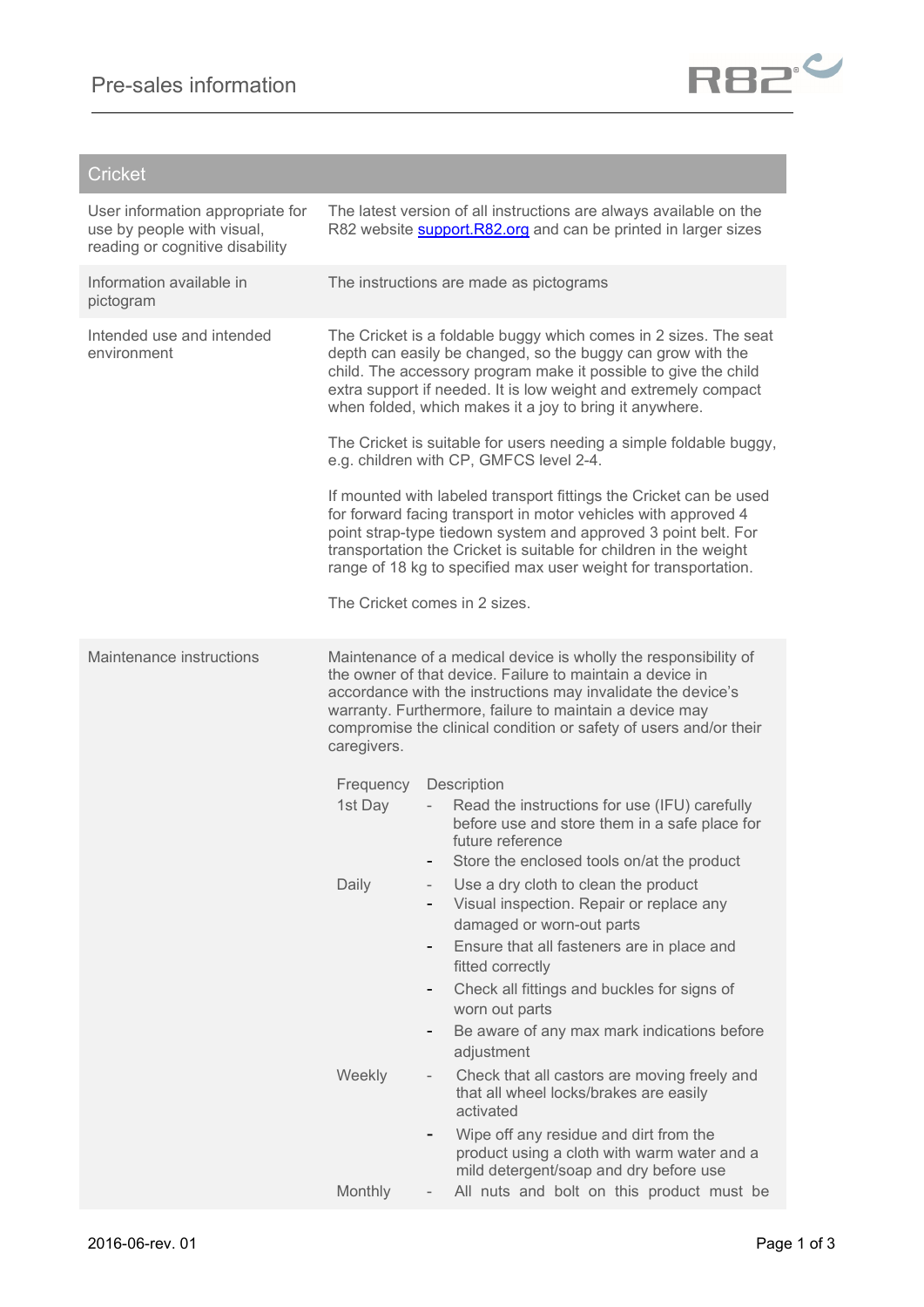

| <b>Cricket</b>                                         |                                                                                                                                                                                                                                                                                                                                                                                                                                                                                                                                                       |
|--------------------------------------------------------|-------------------------------------------------------------------------------------------------------------------------------------------------------------------------------------------------------------------------------------------------------------------------------------------------------------------------------------------------------------------------------------------------------------------------------------------------------------------------------------------------------------------------------------------------------|
|                                                        | checked and tightened to avoid unnecessary<br>failures<br>Oil the swing-away parts. We recommend<br>$\qquad \qquad \blacksquare$<br>you use a professional lubricant system, e.g.<br>Veidec Dry Lube<br>Annually<br>Inspect the frame for cracks or signs for<br>worn-out parts and carry out annual service.<br>Never use a product which appears to be<br>substandard or faulty                                                                                                                                                                     |
| Cleaning description                                   | The product can be washed at 60° using a mild detergent for 15-<br>20 minutes in a washing machine designed for medical devices.<br>Use the machine's drying function to dry the product. Remove<br>all accessories before washing the main product. Equipment<br>components and utensils shall be scrapped or rough cleaned to<br>remove food particle accumulation. Clean the accessories<br>separately. Please allow the product to dry before reuse.<br>The cushion can be washed at 60° using a mild detergent in a<br>household washing machine |
| Disinfection description                               | N/A                                                                                                                                                                                                                                                                                                                                                                                                                                                                                                                                                   |
| <b>Dimensions</b>                                      | http://www.R82.org - Select product or click here                                                                                                                                                                                                                                                                                                                                                                                                                                                                                                     |
| <b>Mass</b>                                            | http://www.R82.org - Select product or click here                                                                                                                                                                                                                                                                                                                                                                                                                                                                                                     |
| Used in combination with other<br>products             | N/A                                                                                                                                                                                                                                                                                                                                                                                                                                                                                                                                                   |
| Warning about dangerous<br>combinations                | The CE mark must be removed when rebuilding the product,<br>when used in combination with a product from another<br>manufacturer or when using other than original R82 spare parts<br>and fittings.<br>The Cricket is tested for resistance to ignition at level non-ignition<br>in accordance with EN1021-1 and EN 1021-2. The Cricket might<br>loose its flame resistant characteristics if using other than original<br>R82 cushions.                                                                                                              |
| List of accessories, detachable<br>parts and materials | http://www.R82.org - Select product or click here                                                                                                                                                                                                                                                                                                                                                                                                                                                                                                     |
| Programmable controller<br>information                 | N/A                                                                                                                                                                                                                                                                                                                                                                                                                                                                                                                                                   |
| Operator control adjustments                           | N/A                                                                                                                                                                                                                                                                                                                                                                                                                                                                                                                                                   |
| Folding and dismantling                                | http://www.R82.org - Select product or click here                                                                                                                                                                                                                                                                                                                                                                                                                                                                                                     |
| <b>Transport instructions</b>                          | The Cricket complies with ISO 7176-19, for safe transportation in<br>motor vehicles. The Cricket is approved for transportation of 18-<br>43 kg user weight in vehicles (dependent on size).<br>The user should transfer to the vehicle seat and use the vehicle-                                                                                                                                                                                                                                                                                     |